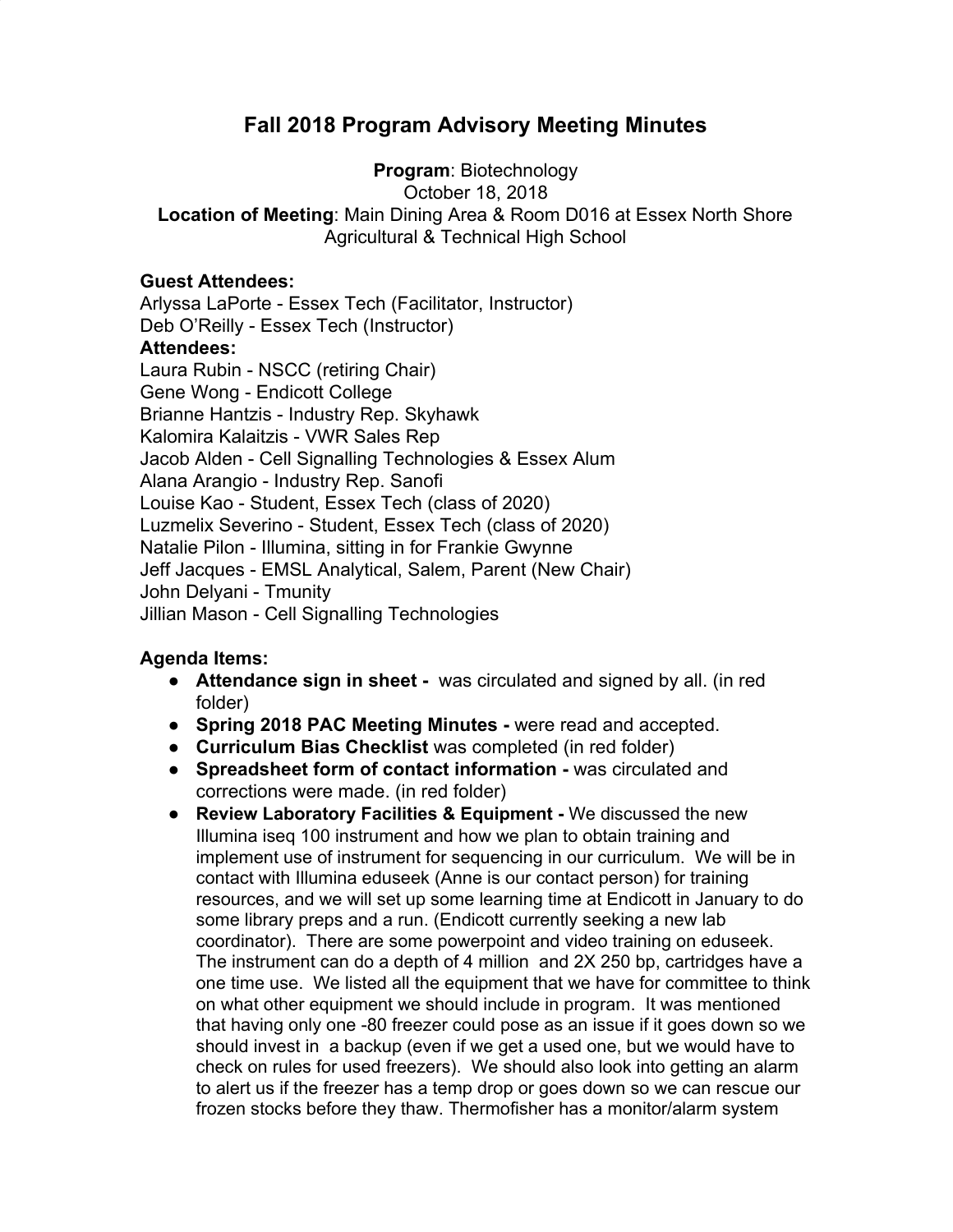that has an app for phones (instrument connect) so temp can monitored real time, and notifications can be set to alert user if temp drops below a certain threshold. We will look into this. We could potentially apply for a grant through VWR. Another piece of equipment that is being used more in industry is Biology 3D printers, Kalomira knows of a demo happening on October 30 at Quincy College, she will see if we could get an invite. Robotics are being used more in industry, so some robotic programming would be advantageous for our students. We currently do not have any Fluorescence microscopy capabilities, but we may be able to get a demo through VWR, and cell signalling may be able to provide some antibodies to use on our CHO cells. We discussed ELN (electronic lab notebooks) and that introducing them into the program would benefit students. Benchling is one that is browser based. We may be able to have Essex students program our own, perhaps something can can be shared through google drive or a drop box.

- **● Annual Programmatic Review** Was read and completed by members new Chair (Jeff Jacques, signed off)
- **● Data Review** Laura Rubin shared some data that was discussed at the general advisory meeting about MCAS
- **● National Program Standards** We discussed the idea of getting some certifications or credentials for our students. Asked about the biotech certificate (BCE) that is offered by Florida that includes a written exam and lab exam, it may not be recognized in MA, and even if it was, biotech companies may not care. We can see if the NSF has some certification. Some fringe credentials/certifications that may be advantageous and attainable are RCRA Certification (annual), safety partners offers this course online. DOT certification for signing off on hazardous manifests. IBC (Institutional Biosafety Committee) Course (3 I's) - MSMR offers this course for shipping cells. Natick - LSI (lab safety Institute) CHO certification. IATA - Online course including Saf T pak for shipping hazardous & Biological materials.
- **● Review Course of Study** A component where Data integrity and FDA expectations and initiatives to reduce deviations and human error would be a worthy addition. Check out book *Rigormortis* which delves into reproducibility. We would like to collaborate with IT and advanced manufacturing to learn some basic programming language like Python so students can learn to program instrumentation.
- **● Student enrollment & placement** The program has seen an increase in enrollment: Class of 2019 has 13 students, Class of 2020 has 13 students, Class of 2021 has increased to 18 students and based on student feedback from exploratory we anticipate high numbers for our freshman class. At this time we have no students on co-op or in internships but we have made a list of opportunities available to students and we anticipate spring placement in internships for 2-3 seniors and possibly a few juniors. Jill Mason has been in discussions with HR and management at CST to try and establish a pipeline for interns.